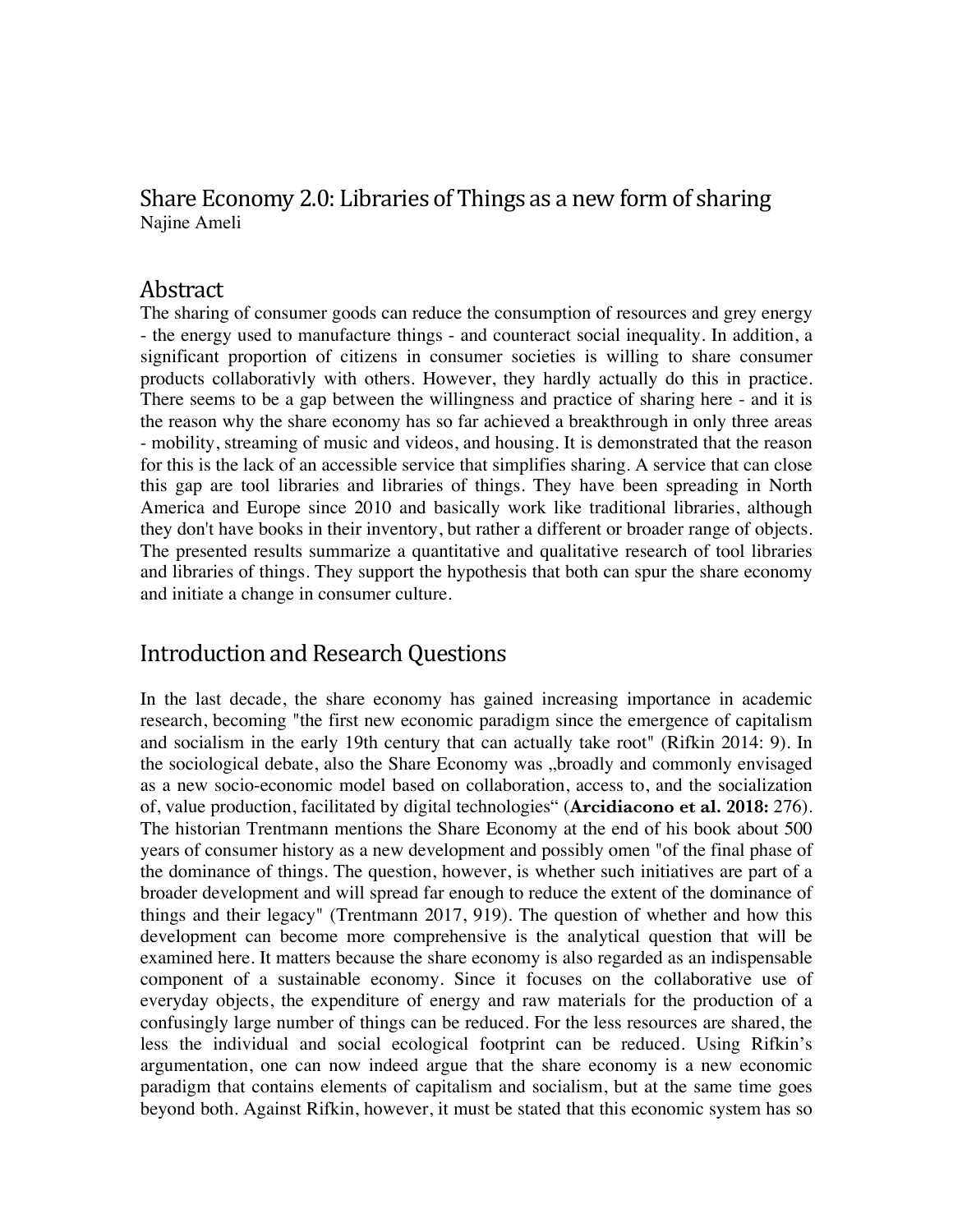far been divided into a capitalist (Sundarajan 2016) and a counter-cultural movement (John 2017, Botsman & Rogers 2010) and has also been able to gain a foothold in only a few sectors - mobility, tourism, streaming of music and video files. The hypothesis postulated here is that tool libraries and libraries of things (both are also used as synonyms in the text) lead to the implementation and expansion of the share economy in the area of everyday objects. They function in principle like a classical library, although they have no books in their inventory, but a wide range of objects of daily use. These items can be borrowed for a pre-determined period of time, but sometimes they can also be used on site. In order to get access, an annual, usually small, membership fee is due. In this way, they contribute to the fact that less of these items have to be consumed and produced individually and less energy and resources have to be used for their production. Seen in this light, they are the antonym of the consumer society. One of the surveyed users commented this way: "I remember when I first heard about it, I thought it was a great idea. You wouldn't have to buy the stuff. You wouldn't have to store the stuff. And you wouldn't have everybody buying the separate little piece of whatever tool. I just thought that was a great idea." (Toronto 001) (Ameli 2020).

The question that now arises is why the Libraries of Things have not yet been able to spread all over the world.

#### Gap 1

Various surveys in recent years have shown that the willingness to share objects is high. According to a study done by Nielsen at the time of the survey, 68% of the participants worldwide (30,000 respondents from 60 countries) were willing to rent or share their personal property for a fee. Almost as many respondents were willing to use other people's products or services in a sharing community (Nielsen 2014). The evaluation of a PwC study on the Share Economy (4,500 respondents from 6 European countries) states: "Indeed all consumers are excited about the personal benefits of participating in the sharing economy. […] Young People in particular pay higher attention to an improved quality of life instead of accumulating wealth and material property as status symbols. For them it is more important to live intensively by using resources effectively than only to work instead of experience merely to chase values. Owing things is perceived as emotional baggage that keeps you from living – sharing means being free to do whatever you want." (PwC 2018, 9). The willingness to share is also very pronounced among consumers in Germany, as a further study showed (1,009 respondents aged 18 and over): around two thirds could imagine using sharing services at the time of the survey (Verbraucherzentrale 2015). These numbers are in line with the results of the Nielsen survey. Another representative survey conducted in Germany in 2016 showed that a third of respondents would generally buy fewer things in the future if there was a so-called pay-per-use alternative (i.e. borrowing as needed for a one-off fee). 20% even said in the survey that they no longer wanted to buy any products at all if there was a permanent option of occasional use against payment (Hajek 2016). Depending on the age group, 30- 50% of the respondents could even imagine using sharing offers and reducing their own property at the same time (representative survey by BMBF 2016). This statement is supported by a further survey of over 3,000 US citizens, which revealed that two-thirds of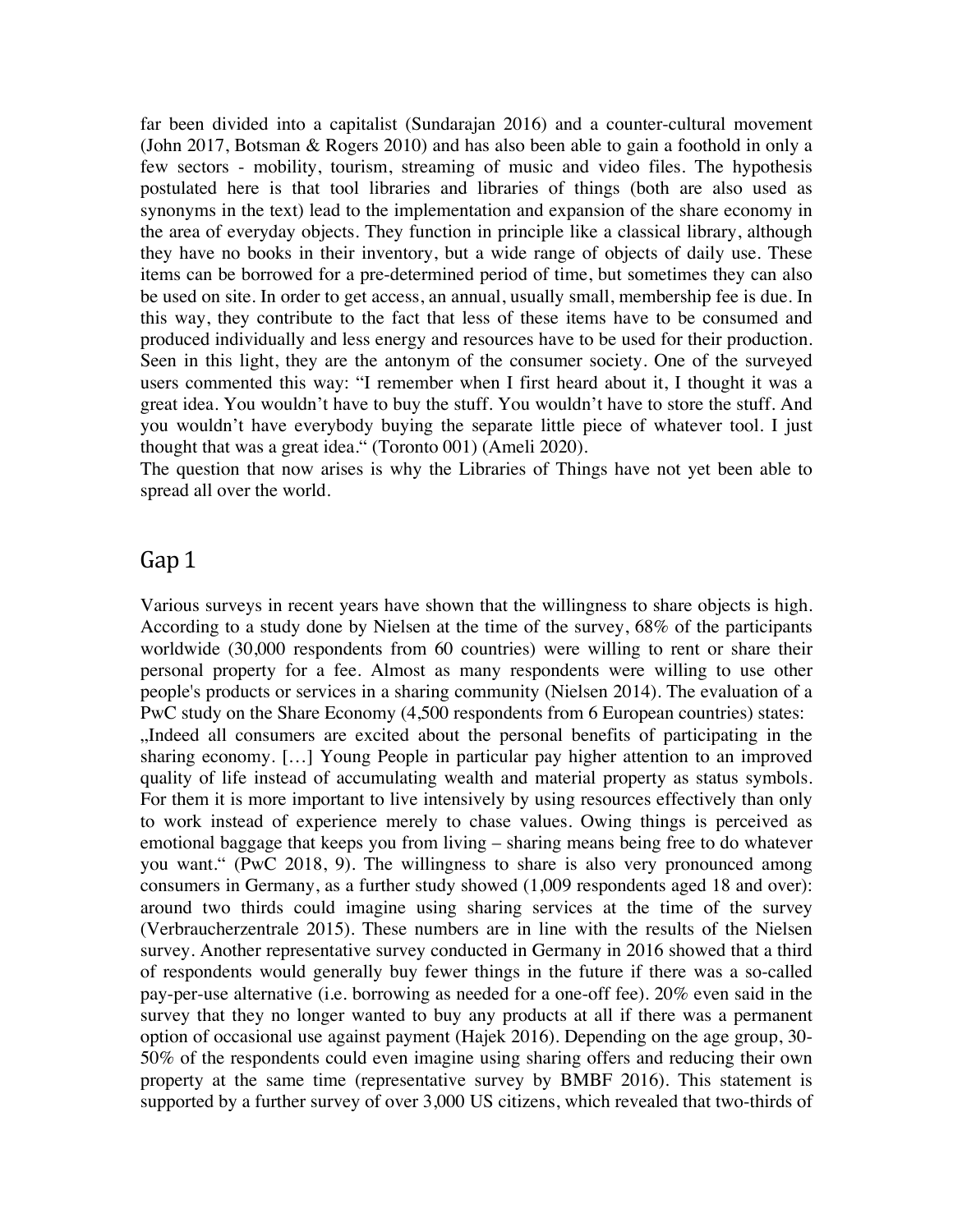respondents assumed that sharing could lead to the same level of user satisfaction as ownership (Accenture 2016).

What are the consumer reasons for this high willingness to share? In general, the lower price is cited as the most important factor (Balck & Cracau 2015, Finley 2013, Loose 2010). In addition, it is important for users that their own stock of "property" and the associated responsibility can be reduced by borrowing (Balck & Cracau 2015). In a survey, almost 35% of Germans polled said that property could be a "real burden" when it comes to obligations (e.g. repair, maintenance) (Hajek 2016).

Despite this widespread willingness to share, the share economy has so far only been able to establish itself in a few sectors. Paradoxically, a high level of acceptance meets a comparatively low degree of sharing practice. There must therefore be factors that prevent the willingness to share from becoming a reality in everyday life.

Surveys confirm this gap between willingness and practice: a survey in 13 European countries (12,800 respondents, approx. 1,000 respondents per country) showed that on average 35% of respondents could imagine borrowing various everyday goods. However, in the last twelve months only a good 4% of those surveyed have implemented this (INGDiba 2015). In Germany, 63% of the respondents stated that sharing offers are not very attractive for the majority of the population (BMBF 2016). In Switzerland, according to a survey by Deloitte (1,400 respondents), 55% of respondents expressed their willingness to participate in the Share Economy. However, only 18% of the respondents participated in sharing offers. Similar figures were obtained for the USA: 45% of respondents would like to participate in the Share Economy, but only 21% have already done so (Deloitte 2015: 8). In the PwC poll already mentioned, almost all respondents were convinced of the advantages of sharing, but only 44% (39% in Germany) used at least one of their services last year - and the majority did so for the media and entertainment sector (PwC 2018, 9, 18). Although the figures differ in individual cases, it is true that, according to these surveys, many people are willing to share things with others, but do so comparatively rarely in everyday practice - except for audio and video files, cars, bicycles and homes.

# Reasons for Gap 1

If the acceptance of a share economy and the principle willingness to share things is high, but in practice only comparatively few things are shared, and if things are shared primarily because of economic motives, it can be concluded first of all that the existing sharing offers burden potential users with excessive costs, e.g. in the form of time or organisational effort, and are therefore impractical for everyday use. In Germany, for example, only 14% of respondents are interested in sharing or exchanging platforms; only 9% were still active there a few years ago (GfK 2015). Kessler also notes that "most of these platforms soon discovered a discomforting incongruity between enthusiasm for the concept and actual use" (Kessler, 2015). It is difficult to acquire new users for these sharing platforms, although a large number of people would share and borrow things.

On these platforms, people offer items for rent that others can borrow. To do this, however, a handover location and time must be agreed upon, which is not always easy for those involved. In addition the ways to the lender can be very long and thus time-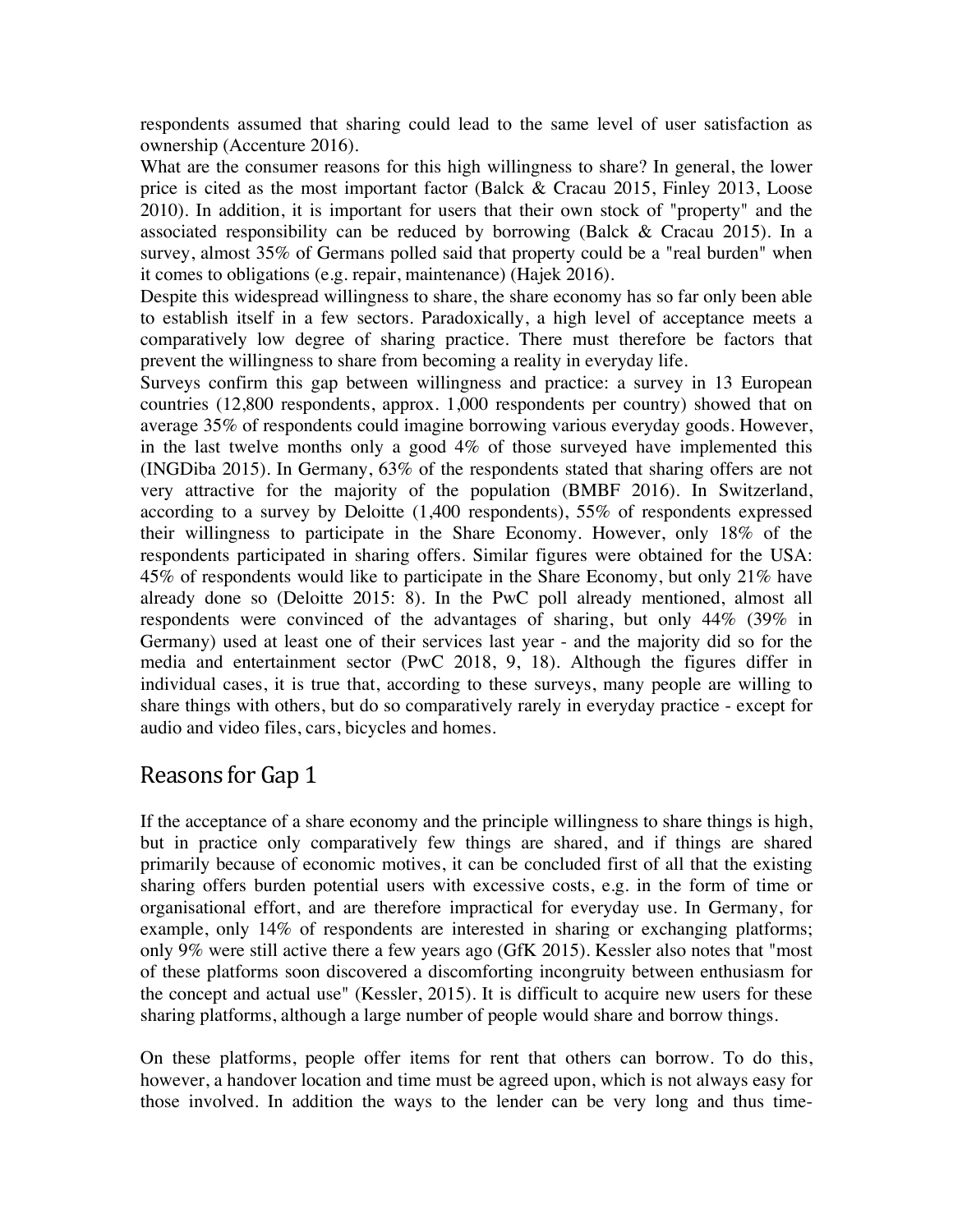consuming. According to Pelz, a critical mass of things is also necessary to ensure the success of mutual lending. However, if the process is cumbersome, only a few people get into it. As a consequence, demand is low and supply too small (Pelz 2012). There are other reasons for the latter: The German sharing app "Why-Own-it" - where users could network to borrow things from each other - failed because many users wanted to borrow things, but hardly anyone wanted to make their own things available for rent. The offer was individual for each user, since the size and type of the offer available to each user correlated with the number of participating friends and their willingness to offer things. As a result, people with only a few friends did not find an attractive range of borrowable items. This led to a discrepancy between supply and demand (Glöckler 2018).

Other studies confirm this experience: In Germany, only 30% of respondents could imagine lending their own property at the time of the survey (BMBF 2016). An important reason for this discrepancy was identified as a lack of trust in strangers (Veridu 2016, 7): There is concern that strangers might not be careful with other people's borrowed property and damage or pollute it. Also mentioned was the unpleasant feeling of lack of security that stems from the fact that there are no binding standards or guidelines that can be invoked in the event of a problem (Ozcan et al. 2018, 12; Satama, 2014).

Finally, the question of who is responsible for the loss or damage of borrowed items is not formally regulated. For example, a study on the disadvantages of share economy offers revealed that 46% of the respondents felt that the lack of responsibility for problems was an obstacle to participation (Statista 2016a). 62% of users in Germany "prefer to share things when a company is involved as a facilitator because the process seems more reliable and trustworthy than dealing just with another private person" (Verbraucherzentrale 2015).

After all, there are three barriers that form the gap between the willingness to share and the practice of sharing:

- 1. Transaction costs: the time and organisational effort required for a lending transaction is usually considered to be too high. It therefore prevents the direct satisfaction of needs that consumers are accustomed to if they own things and can use them at any time. In addition, not only one single item is often needed, but several simultaneously. This would therefore require several ways to collect and return them, which is considered impractical in everyday life. The relevance of this barrier is reflected by a representative survey of UK population, which was conducted in 2017: For more than 70% of sharing users, convenience/availability and saving/making money are top motivations to engage in the sharing economy. However, only 5.7% of them use weekly sharing services and this can be interpreted to mean that many sharing services are too inconvenient or too expensive (Ozcan et al. 2018, 6, 13).
- 2. c P2P platforms, in particular, which merely act as intermediaries between private providers and users, consider it a major barrier to lend one's own things to strangers. Since no claim for damages can be asserted in the event of damage, the lack of trust is accompanied by fear of loss. To lend something from others is less critically felt by most asked ones against it. If, however, users of such sharing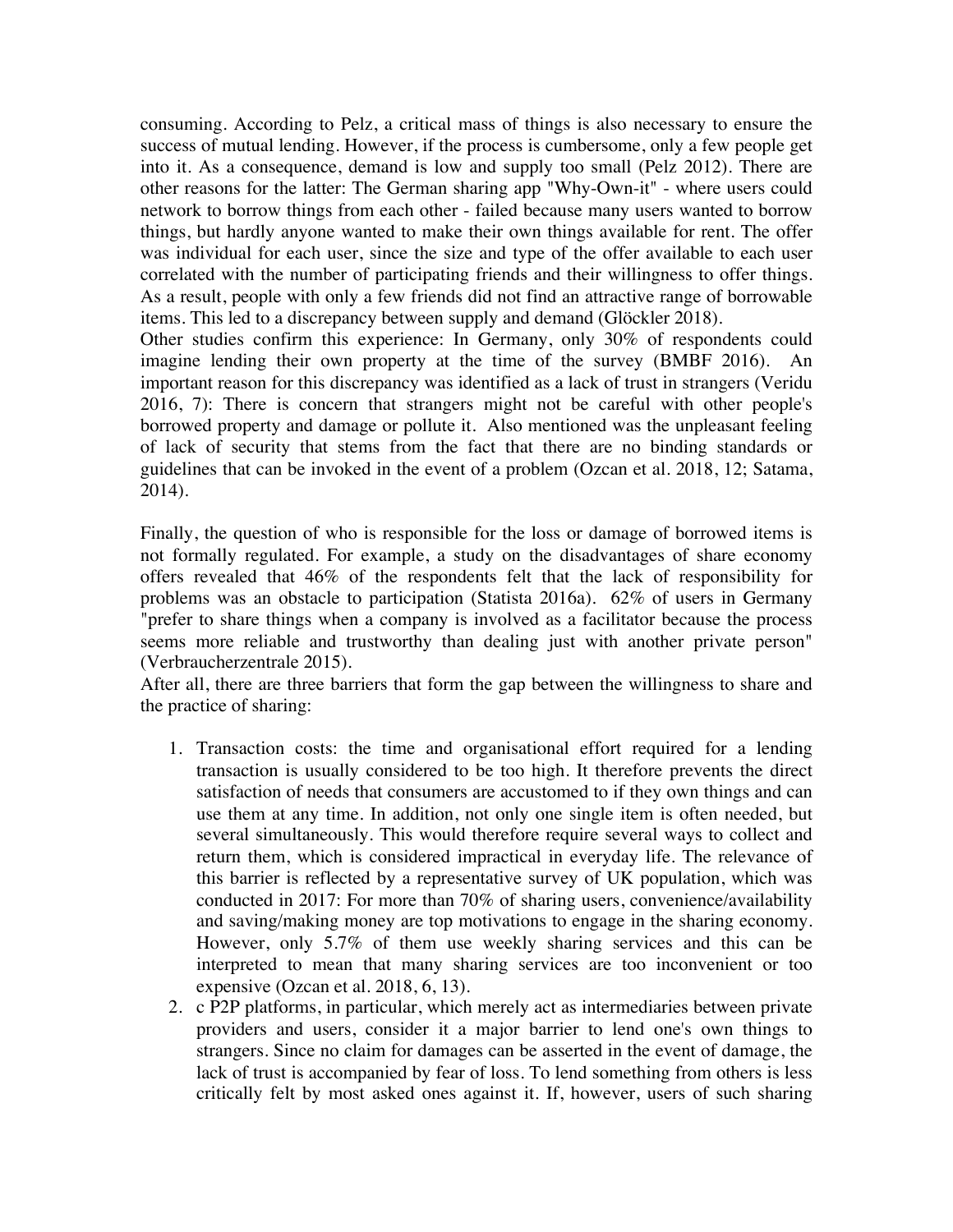platforms primarily want to borrow things, the supply of lendable things is therefore small. Since P2P platforms only become attractive to users when a variety of items are available in the rental pool (since there is a high probability that you will find what you need), demand remains correspondingly low.

3. A lack of confidence in the quality of the products: The lack of trust described above leads to a further lack of trust. If, due to a widespread distrust, no highquality and usually expensive products are lent, a) only a few and b) often qualitatively deficient items are available. Such products, which tend to be inferior in quality, do not satisfy the demands of many users. In addition, a general lack of confidence in the quality of the offer ultimately develops.

### Research Design to answer the research questions

In order to investigate the LoT as comprehensively as possible, both a quantitative and a qualitative approach were chosen. Quantitatively, an acceptance analysis of non-users was conducted in advance. These findings were contrasted with a first qualitative survey of active initiatives (51 initiatives written to, 21 of them responded).

Within the framework of five case studies (this number is within the appropriate range according to Eisenhardt (1989)) further qualitative data was collected, using semistructured interviews with operators and semi-structured questionnaires for users. The qualitative approach allows a more flexible data collection appropriate to the dynamic research subject (see Guest et al. 2012). The heterogeneity of the case studies (Edinburgh, Ottawa, Toronto with three locations) improves the subsequent generalizability, whereas the homogeneity increases the internal validity (Yin 1994). In order to generate insights that are representative of the content (Lamnek 2005), the interview partners were selected in such a way that they could answer the questions in a well-founded way based on their experience and familiarity (Misoch 2015:186). The insights gained were finally backed up with the evaluation of quantitative data sets from 34 other locations, so that a total of 39 locations were analysed with regard to rental statistics. Based on the insights gained from the case studies, the quantitative data could be interpreted.

Introductory, in order to determine the acceptance of a library of things, an explorative online survey was first conducted in Germany between 27.07.2016 and 10.08.2016 (Milk, 2016). It involved 423 persons (with 390 complete data sets). The survey revealed the following insights: 87% of the respondents stated that they had already taken note of the Share Economy. Mobility and accommodation providers are, as in other surveys, the best known representatives. With 51%, half of all respondents had already made use of such an offer - mainly in the fields of mobility, accommodation and media  $\&$  entertainment. 93% of respondents could imagine using a library of things after the concept was explained to them. The rest justified their rejection with hygiene concerns, lack of safety, poor quality, high transaction costs and the fear of becoming dependent on others. It was important to the respondents that such a facility is centrally located, has long opening hours and a wide range of goods on offer, that the lending process is as simple as in a library and that the availability of things can be viewed online.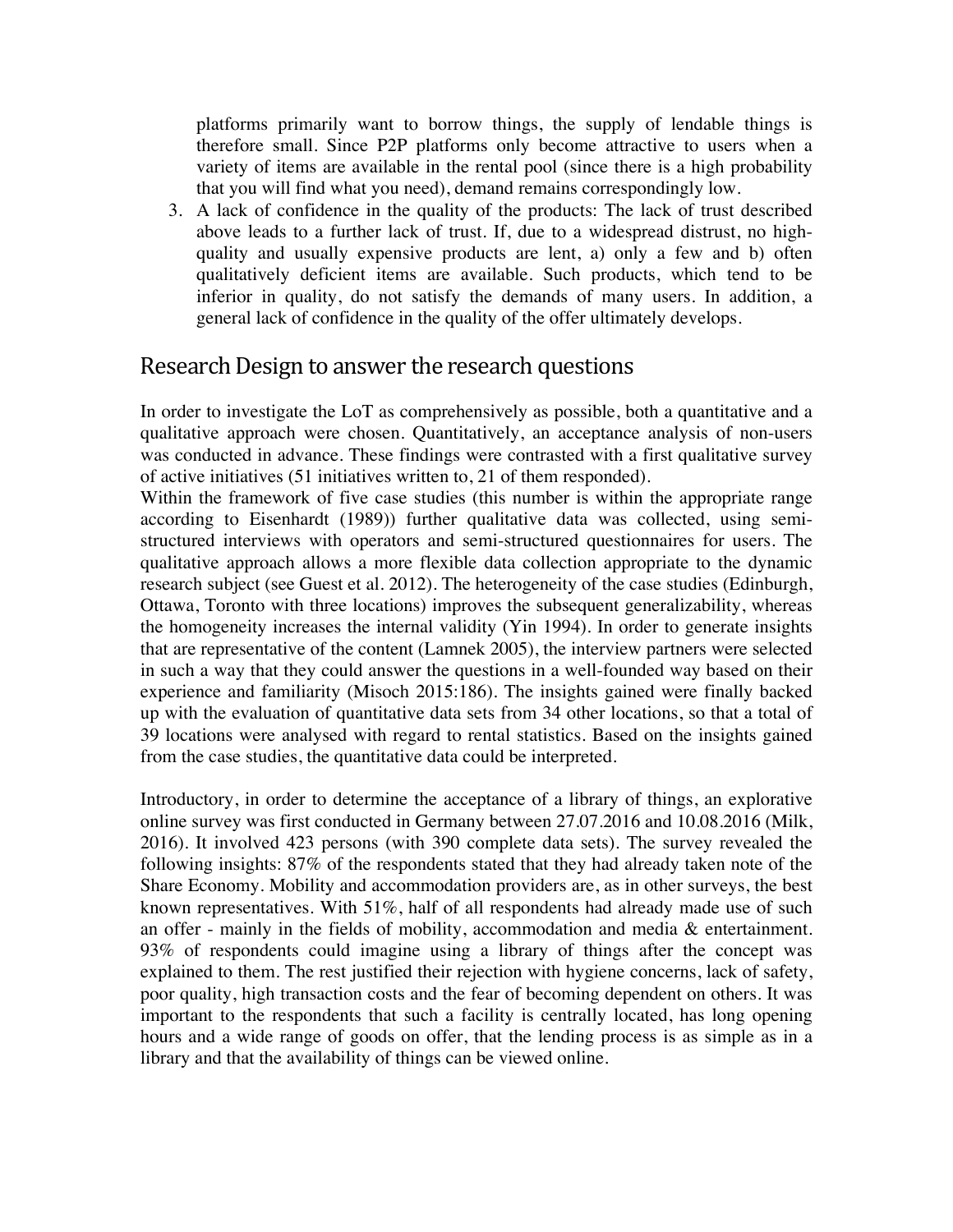# Overcoming the Gaps with LoTs / Spreading LOTs

Through libraries of things that, like classical libraries, could be institutionalized in all cities or neighborhoods, the share economy could expand and give further impetus to the culture of sharing. 89% of UK non-users of sharing services indicate that they could use help and training in order to participate in the sharing economy. Since it is generally known how libraries work, libraries of things can also overcome this barrier (Ozcan et al. 2018, 6, 13). If the further main problems of the share economy are that the lending process is cumbersome and citizens do not want to lend objects to strangers because of lack of trust, a library of things can bridge the existing gap between desired sharing and actual sharing by making a large and qualitatively serious range of commodities easily and cheaply accessible.

As will be seen in the following chapters, these are not trivial and easy to fulfil conditions. Basic Pro- and Con-arguments can be compared as follows:

#### Transaction costs

Libraries of Things can reduce the transaction costs of traditional P2P offerings. First, all items are stored in one place, which minimizes transportation. Second, this centralized storage eliminates the need for arrangements. Regulated opening hours and openly visible lending and usage conditions make the service even more user-friendly. "A library in that case, where you have all the things in one place is more convenient." (Toronto, Ryan) "This concept is against consumerism and it's convenient." (Danforth 09),

Most users didn't initially expect the ease of complication with which they could access the items in the assortment and share items with others. The fact that the Tool Library as an institution organizes shared use is also appreciated: "Actually, I could also borrow from my neighbor who specifically offered me this. But since we just moved in, I don't want to get into the situation of breaking her things. So I prefer to borrow the things I need right here." (Ottawa Tool Library – 03)

#### Lacking willingness to borrow things to strangers

With a library of things that takes care of all the organisational work (including the maintenance and repair of equipment), borrowing items is no longer perceived as borrowing from strangers.

The lack of trust in strangers is thus bridged and the library of things gains in obligation and reliability. Moreover, in most cases, members do not have to bring their own items into the inventory if they want to become members of the Library of Things. Finally, there are clear rules on who is liable in the event of loss or damage. Moreover, the shared good is a 'common good' and not the private property of a single person. In the case of damage, a factual discussion will therefore be easier. The Tool Library simplifies the process of shared use and this is also a major advantage over P2P sharing. "In my experience, if you break something on accident and tell them they won't charge you" (Seattle, Camila).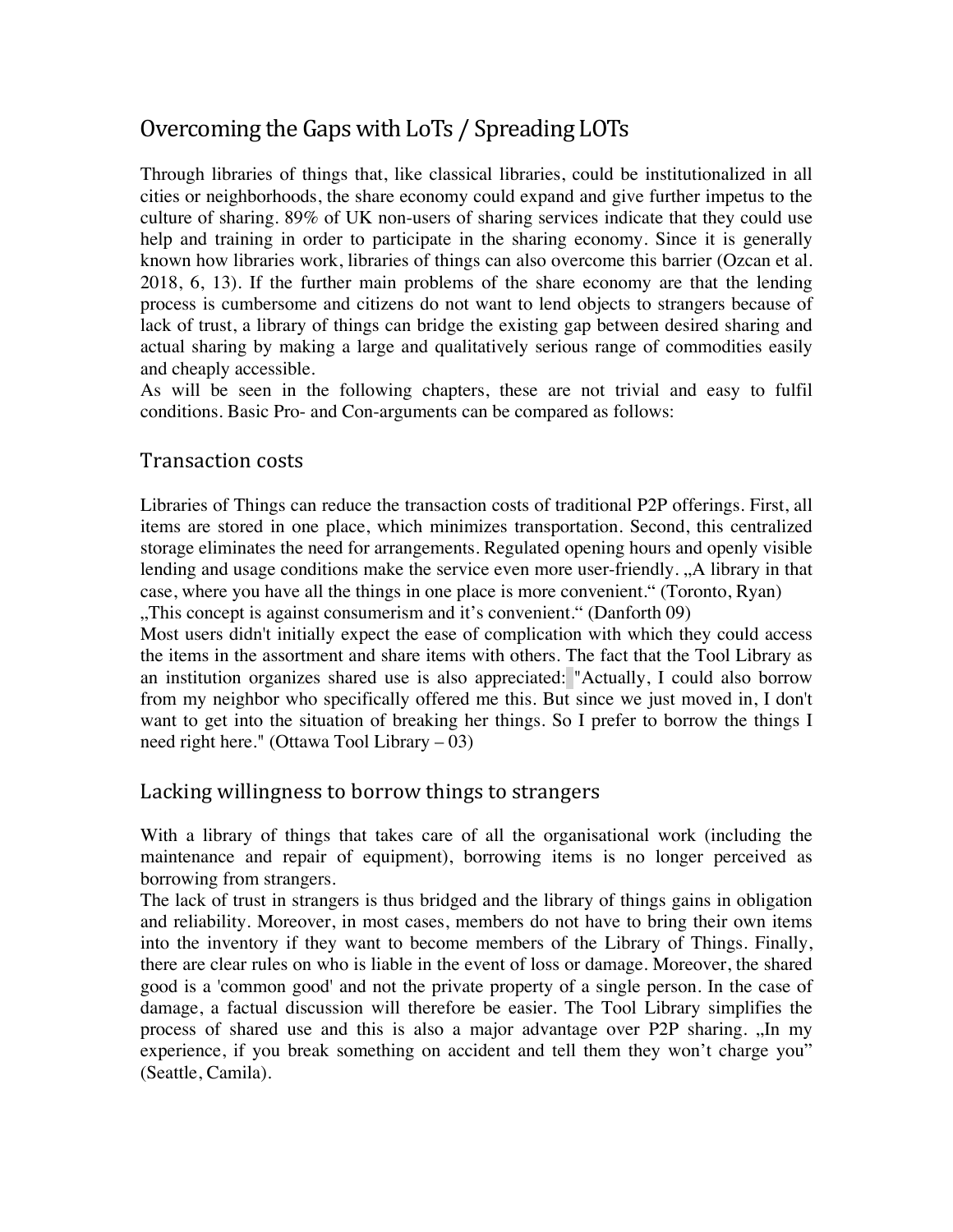### Lack of confidence in the quality of the products

The maintenance of the products in the loan pool, carried out by the staff of the new libraries, will ensure the provision of functional products. The concern that an item will not work is therefore unfounded and can be remedied, if necessary, by replacing the product with an equivalent one.

The first of these new types of libraries were created in 1976 as non-profit "tool libraries" in Boulder (Colorado) and Columbus (Ohio) in the United States, in 1977 in Seattle (Washington) and for the first time as part of a public library in Berkeley (California). At the same time, the first Toy Libraries were created in Australia, and in the following decades they became so widespread there that they have since organized themselves into a network.

While traditional libraries are increasingly affected by closure as a result of the digitisation of books, Libraries of Things are on the rise internationally. Although it would be obvious for libraries to expand their holdings from books to other commodities, few Libraries of Things have become part of existing public libraries. In contrast, most of the Libraries of Things currently in existence have been established as bottom-up initiatives, i.e. from citizens' initiatives or from already existing non-profit organizations as another sub-project. Especially since 2010, the number of new Libraries of Things has increased rapidly.



Fig. 1: Number of libraries of things worldwide. Own representation.

This trend is continuing and has now also reached Europe. 33 of the 249 Libraries of Things worldwide are currently located in Europe, most of them in the UK (10) and Germany (9). Most of the new libraries are currently tool libraries (137 out of 248), making them a special case of a general Library of Things. This is because, in addition to tools, it has a wide range of items in its inventory, ranging from toys and games, sports equipment, musical instruments, items for extra-curricular activities (e.g. camping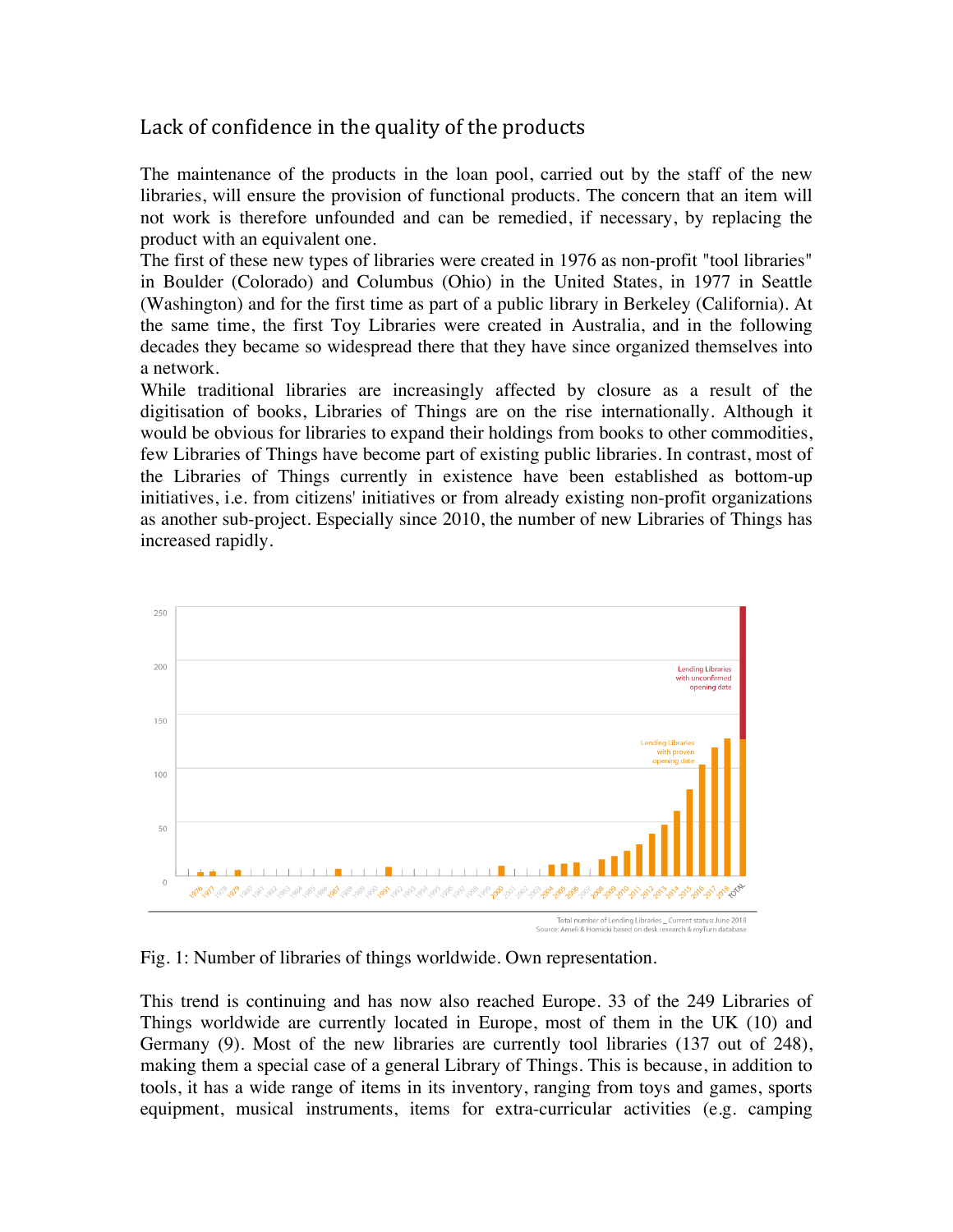equipment for holidays) and items for everyday activities (e.g. kitchen utensils). SCHOR 2019

Most items are added to the inventory through donations from 'strangers'. On the one hand, the items are collected before the opening, on the other hand, most initiatives still accept donations at any later date. Because the inventory of a Library of Things is not only fed by donations from members, but also by donations from other stakeholders, it is more diverse and extensive than most P2P offerings. It should be noted that the quality of the products can only be as good as the willingness of the donors to donate to the Library of Things. The inventory therefore depends on the means and possibilities of the donors. In the worst case this can lead to the disposal of cheap products at the Library of Things. However, if the budget is available, products made available for loan can also be purchased new.

### Impacts of Libraries of things

The study of 39 lending libraries showed that they have not only ecological but also social, economic and cultural effects that make them an important element of sustainable development. The ecological effects initially have a relieving effect on the environment, but in the long term also on society. While social and economic effects are directly noticeable for the users, ecological effects usually remain impersonal, abstract and possibly affect other continents. For this reason, and because they are primarily economically motivated, users rarely discuss ecological effects in interviews, while social and economic effects are relatively rare.

### Ecological Effects

Ecological effects are not directly perceived by the members, but are sometimes suspected: "This concept confronts consumerism in a great way. Reusability of objects is made practicable. That's good for the environment and for the community, cause people are coming together." (Danforth 01)

"I think NESTL [Northeast Seattle Tool Library] has saved me a few hundred on tool purchases, plus the environmental benefits of reducing consumption" (Seattle, Bill).

### Savings of grey energy & resources

The amount of raw materials and so-called grey energy (= energy that has to be used for the production and transport of the items) saved by a library of items can only be determined directly and accurately if it is known exactly how much energy and material is used for the production of the lent items. As a rule, however, the manufacturers do not have this data at their disposal, which is partly due to the fact that many parts are manufactured by different suppliers - and how they work is often unknown or at least not sufficiently known to the seller of the end product. So if the amount of material and energy saved cannot be determined directly in most cases, an attempt must be made to indicate it indirectly and approximately: Conclusions on ecological relief effects can nevertheless be drawn by determining the number of those products that did not have to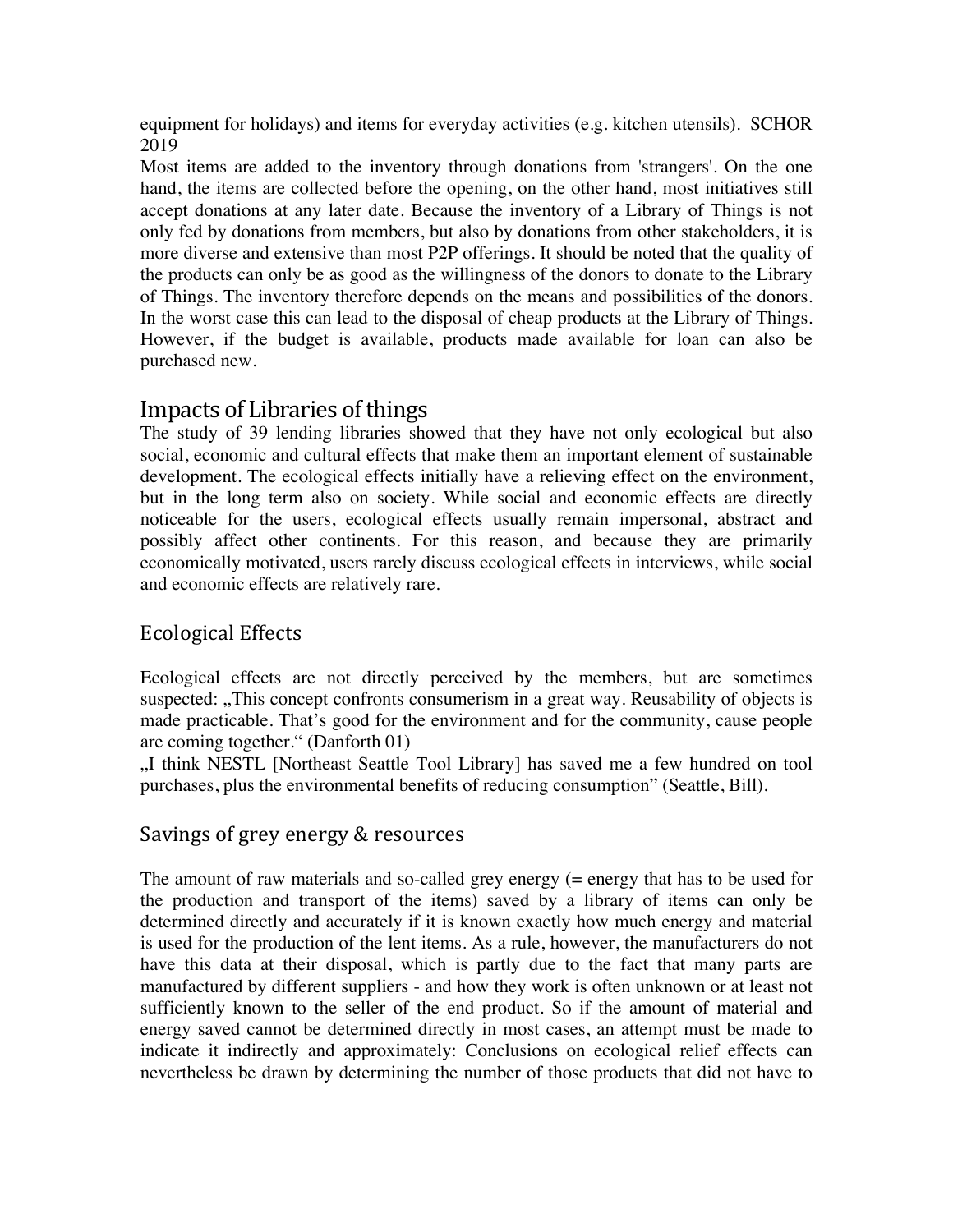be bought new because they were borrowed from a thing library. This number was demonstrated in a case study for the Edinburgh Tool Library:

20% of the surveyed users would have bought new items without access to ETL. Another 20% of respondents would have bought new items if they had not been able to borrow the required item from a friend. Assuming that half of the second category can borrow items from friends and the other half cannot, another 10% can add to the new buyers.

For the approximately 2,000 first time loans (repeated loans of the same user borrowing the same item don't count) of ETL, this would result in 30% or 600 avoided new purchases per year (Ameli 2019).

a) In general, the greater the selection of items on loan, the greater the likelihood that users will find what they need in the library. The larger the number of users and the number of loans per item, the fewer items of daily use need to be purchased, as they can be borrowed or repaired. The fewer items are consumed and used collaboratively instead, the greater the savings in grey energy and raw materials. The greater the number of intact donated items in the inventory of a Library of Things, the fewer items needed to be purchased for collaborative use. In addition, the longer and more often the items offered are loaned, the better the environmental impact of the inventory available in a Library of Things. This implies that their environmental performance improves when damaged items are repaired, as long as the repair is not too costly. And the higher the lending frequency of an item, the less idle time it has to stand around unused. Consequently, its resource efficiency increases.

b) In addition, the amount of grey energy and raw materials can be saved that would have been necessary for the production packaging of the otherwise newly purchased products. Conversely, the energy and resource efficiency of a packaged product increases with its lending frequency in the library. Both these factors result in ecological relief (Muthu 2016, Jindal 2010).

c) The location of a Library of Things may have a positive or negative impact on the environmental impact: If it is centrally located and/or easily accessible by public transport, on foot or by bicycle, the distance can be covered without a car, provided that the borrowed item is not too bulky or heavy for transport. Conversely, if an item is picked up and/or returned specifically by car, the environmental impact of the rental transaction is reduced. It does not deteriorate if the user would have driven past the library in his car (on the way to or from work) anyway.

(d) The potential savings can be further reduced if users use the money saved by not making a new purchase to spend on other energy and resource-consuming activities or purchases that they would not otherwise have made. That would be a rebound effect. But even if one were to take into account an empirically robust rebound effect of around 30%, which has been demonstrated for energy efficiency measures, the net savings effect or efficiency gain would still be significant (Gillingham 2013, Sorrell 2007). However, in countries with high social inequality, such as Germany, where more than 40% of households have almost no assets (Grabka/Halbmeier2019), the economic rebound effect cannot be assumed to be large, as at least part of the money saved is used to build up a financial reserve that has so far been absent or hardly available.

e) If libraries of things become socially established, the demand for cheap products of diminished quality is likely to shrink. Since similar products of high quality are available for a relatively low annual rental fee, there is no incentive to buy the inferior pedants.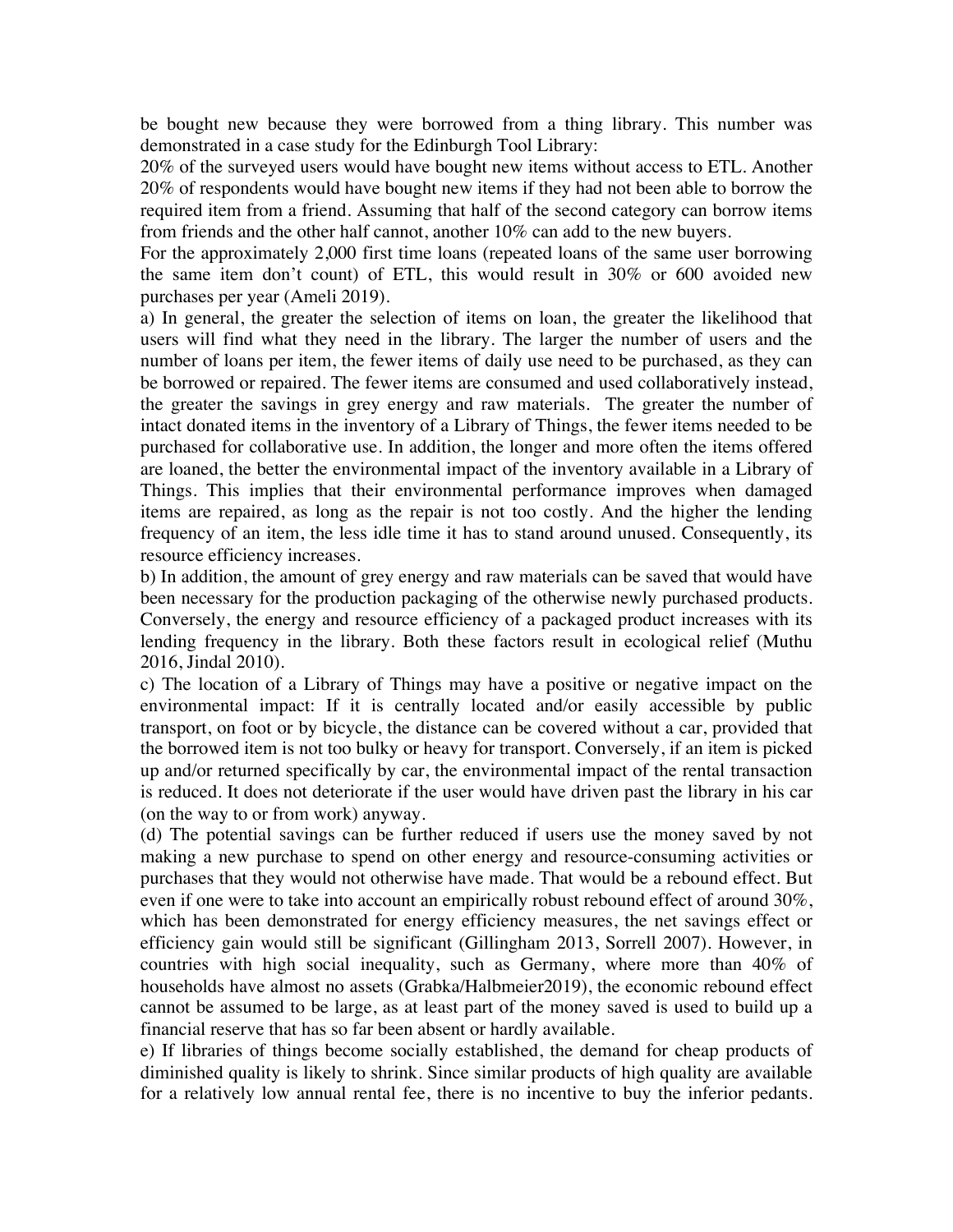And if demand falls, so does supply. Since especially products of inferior quality deteriorate rapidly and are then thrown away, both the energy and resources required for the production of junk products and the amount of waste are reduced:

"But if all those people borrowed stuff instead of buying cheap things, then the market for producing all this pricepoint garbage just dries up completely. They wouldn't have any reasons to make it. So, think about all the junky tools that are made and distributed by WalMart and whatever. They wouldn't sell anymore. So, they wouldn't be making them. And if you look at the entire supply chain of all these tools that are made. It's about the resources, the plastic, to source the metals to design it to produce, to have all the labour, to ship it accross the seas, millions of numbers. And then these tools just sit around idle!" (Toronto, Kevin)

However, ecological effects are not the only ones that make it worthwhile to think about the institutionalization of thing libraries. Social and economic effects can also be identified.

#### Social Effects

#### Quality of Life

The subjectively perceived quality of life of citizens can be enhanced by various effects that result from having a library of things within their reach - for example, simply by helping a person to save money or by giving them the opportunity to offer workshops, repair things, and thus creating meaning.

A neighbourhood can be considered more liveable because it has a library of things. For example, one user wrote about the Southeast Seattle Tool Library that it was "a great service to the community" (Seattle, Trevor). A Library of Things can improve social cohesion because it increases the subjective benefit of the members through the other members: The more members bring usable items to the library and make them available to everyone, the less there is to consume, the more workshops can be offered and new contacts made, and the more the individual benefits from the roommates in his or her neighborhood. In this way, an indirect P2P cooperation is created that can ultimately benefit everyone.

The Tool Libraries in Toronto, Ottawa and Baltimore are described as places that facilitate and strengthen a sense of community. Conversely, the concept diffuses more easily into a neighborhood if it is already a functioning community. "If it's a small community it could work. If it's already a community. These tend to work best, I have found. St. Claire we only opened two months ago [...] and it's going great. Really well, almost as good as the other locations, and we just started it, which is unbelievable! [...] We didn't create that it was already there." (Toronto, Ryan)

". It's a great community hub. Even though we don't have space that people come and spend a lot of time, you get to know people and it's very friendly. And beside from environmental sustainability issues it helps address and builds social capital almost." (Toronto, Ria)

"And then I think after that what they [die Nutzer der Baltimore Tool Library] discover is that we have a really awesome friendly community there and it is really vibrant and it's just a kind of place that feels good to be in." (Baltimore, Piper)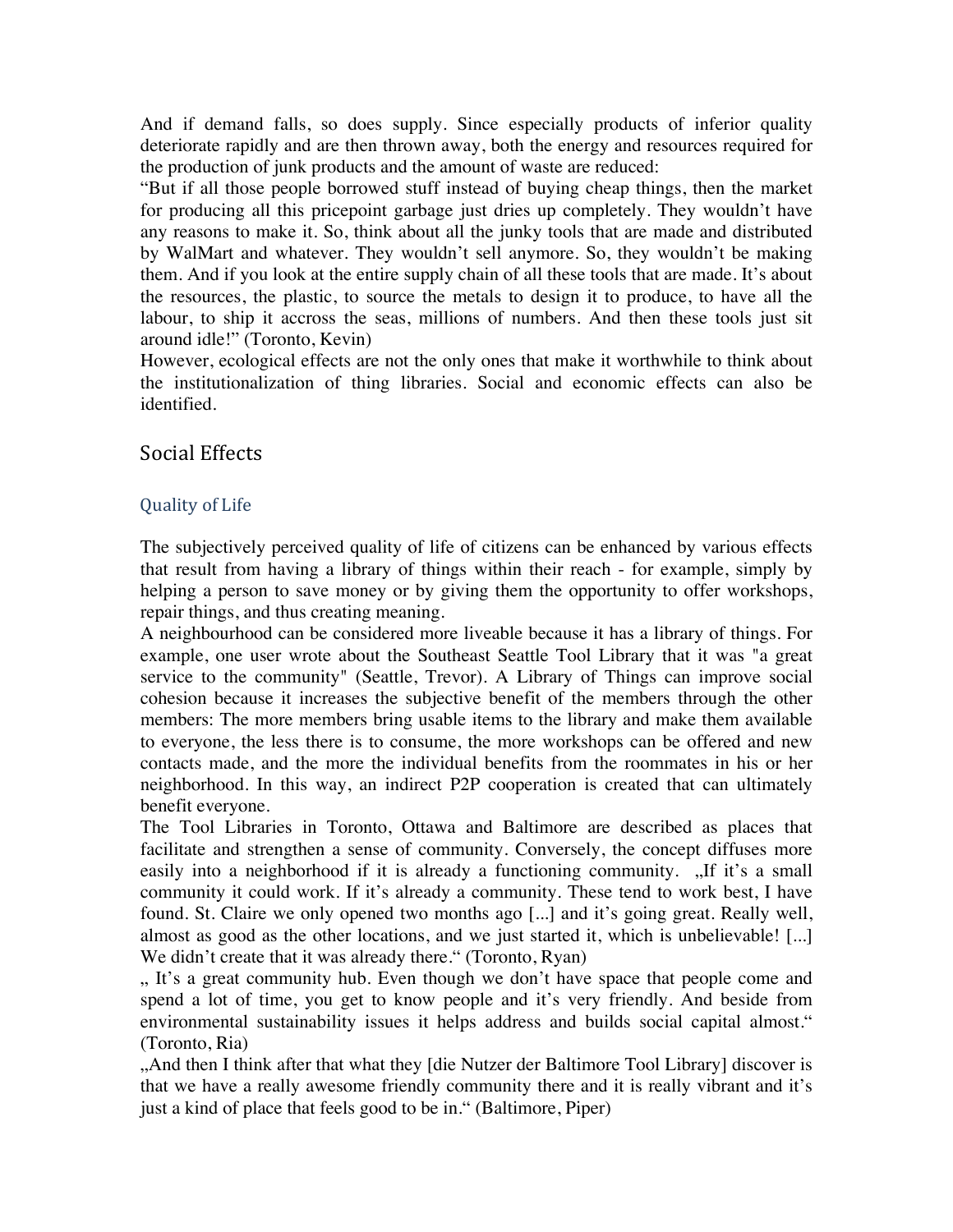atmosphere of the place is also described in an appreciative manner: "Everything is full of respect!" (Ottawa – love&hate letter)

"Everyone is spectacularly friendly and helpful!" (Ottawa – love&hate letter)

"This place is like dynamite – there is nothing you could want more!" (Ottawa Tool Library  $-07$ )

The friendly atmosphere was described as very pleasant and special. The neighbourhood becomes more tangible through this place, where interaction can be experienced directly. ", You promote the 'small town mentality' of helping your neighbour." (Ottawa – love&hate letter)

"And ever since we started the shop [the Tool Library in Baltimore] and we have an open shop night twice a week for the members. A lot of friendships are forged there. Cause members are definitely helping each other out." (Baltimore, Piper)

A library of things can offer people who did not know each other beforehand a place where they can approach each other and benefit from each other. Users said that they felt good when they came to this place. For this reason it was not a problem for most of them if they had to wait their turn. This is a fact that is usually reluctant to accept in ordinary shops. Through their membership, users also felt the good feeling of being part of a larger social movement.

#### Empowerment of individuals

Respondent users repeatedly commented that a Library of Things enables people to do things that would not have been possible without the provision of access. Many of the users mentioned the wide choice and the resulting increased subjective scope for action. According to many users, this room for manoeuvre is additionally expanded by consulting services and the support of staff: "It allows you to learn and try out different items. [...] I really appreciate the advice I get." (Danforth 010)

"They always lead me into the right direction.  $[\dots]$  I appreciate the advice on how to handle every single item correctly. " (Parkdale, 004)

"The Tool Library opens my eyes to what is possible!" [Ottawa Tool Library - 001]

"that even people you never expected to use tools to make things happen." (Ottawa Tool Library, 013)

Independence and personal resilience, resulting from almost unconditional access to things and knowledge, were highly valued. By imparting knowledge, people were empowered to do by themselves things they would not have considered before, either because they did not have the resources or because they did not feel confident enough to do the "project". In addition to the personal change, the respondents also registered changes in other people who now had access to a wide range of items. With regard to the empowerment of the individual to be able to do something, the awareness of growing autonomy, i.e. being able to determine for oneself what one can and cannot do, was emphasised as significant. This is also reflected in the next statement:

"But you can tell a visible difference in people. We hold their hands essentially and guide them how to use a mitre saw or a drill press and those are a lot scarier than some of the regular tools in the library. And it's almost as if they stand a little more straight afterwards. They smile a little bit bigger afterwards. They seem different leaving. […] we have countless individual stories about that." (Baltimore, Piper)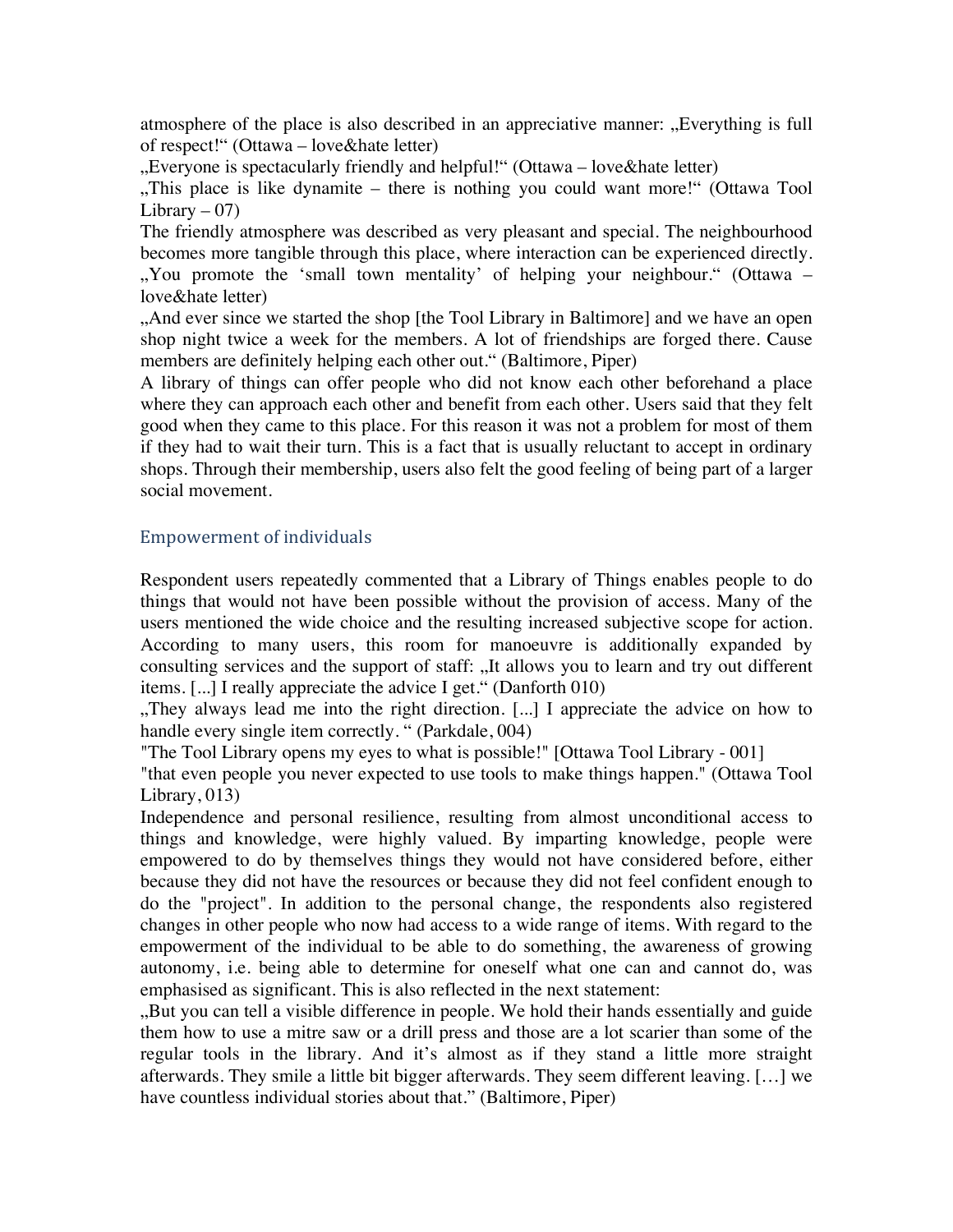Only through unrestricted access has it become possible for users to better develop their potential and fulfil their wishes "barrier-free", without having to consider the respective economic means.

"Then they start to become more imaginative of what then can do." (Toronto, Arthur), ...People come in and they see all the other things they weren't even thinking about. And they are saying: Holy, I have access to all these things now! And suddenly other projects, other ideas come into their mind that they could do." (Toronto, Kevin)

"Once they are there and members, they start seeing the possibilities. There are many instances where people come in here for just one thing. And then they realize that they are a member and they can pretty much get anything else they want for free. So they start having confidence to then take on more renovations, more projects, develop a hobby. [...] It expands their horizons, that access." (Toronto, Ryan)

#### Economical Effects

The primary reason for many who use the services of a Library of Things is not to unburden the environment, but to unburden themselves by saving costs: "We had no idea it was gonna grow into this. We really just wanted to lend tools and we thought it's gonna stay small. But Baltimore is a pretty rough place. There is just a very small percentage of the population that is actually stable (income wise) and it's pretty dire in some circumstances." (Baltimore, Piper)

"So for money saving and space saving reasons that's why people join initially. And then I think after that what they discover is that we have a really awesome friendly community there and it is really vibrant and it's just a kind of place that it feels good to be in" (Baltimore, Piper).

" I think usually it's because they are looking for something specific what they don't have. And they don't want to pay for it. Especially for the very expensive tools that's the most common reason why people come in for them. It's actually often cheaper to buy the annual membership than to buy the specific tool they are looking for. And then they get access to so much." (Toronto, Ria)

"Giving access for low income people. People who need to access and kind of make their lifes. To rebuild their homes very cheap. I think these are all very valid reasons." (Toronto, Lawrence).

In addition, a Library of Things supports its members not only by reducing the amount of money they have to spend on the purchase of many new items, but also by helping to save living space for the permanent storage of these items. This is not an insignificant benefit, because the inhabitants of many cities today do not have as much living space available to them as they did one or two generations ago.

"There is a generation – most of our members are between 20-40 I would say – if we look at the generation that they grew up in, with their parents being hyper consumers. Just buying everything. And now these people have to either deal with their parents downsizing or their parents passing away and happen to deal with all that stuff. Maybe realizing that they can't afford such a large space as their parents did. And even if they wanted to have all that stuff they couldn't fit it, they don't have the option to have it. So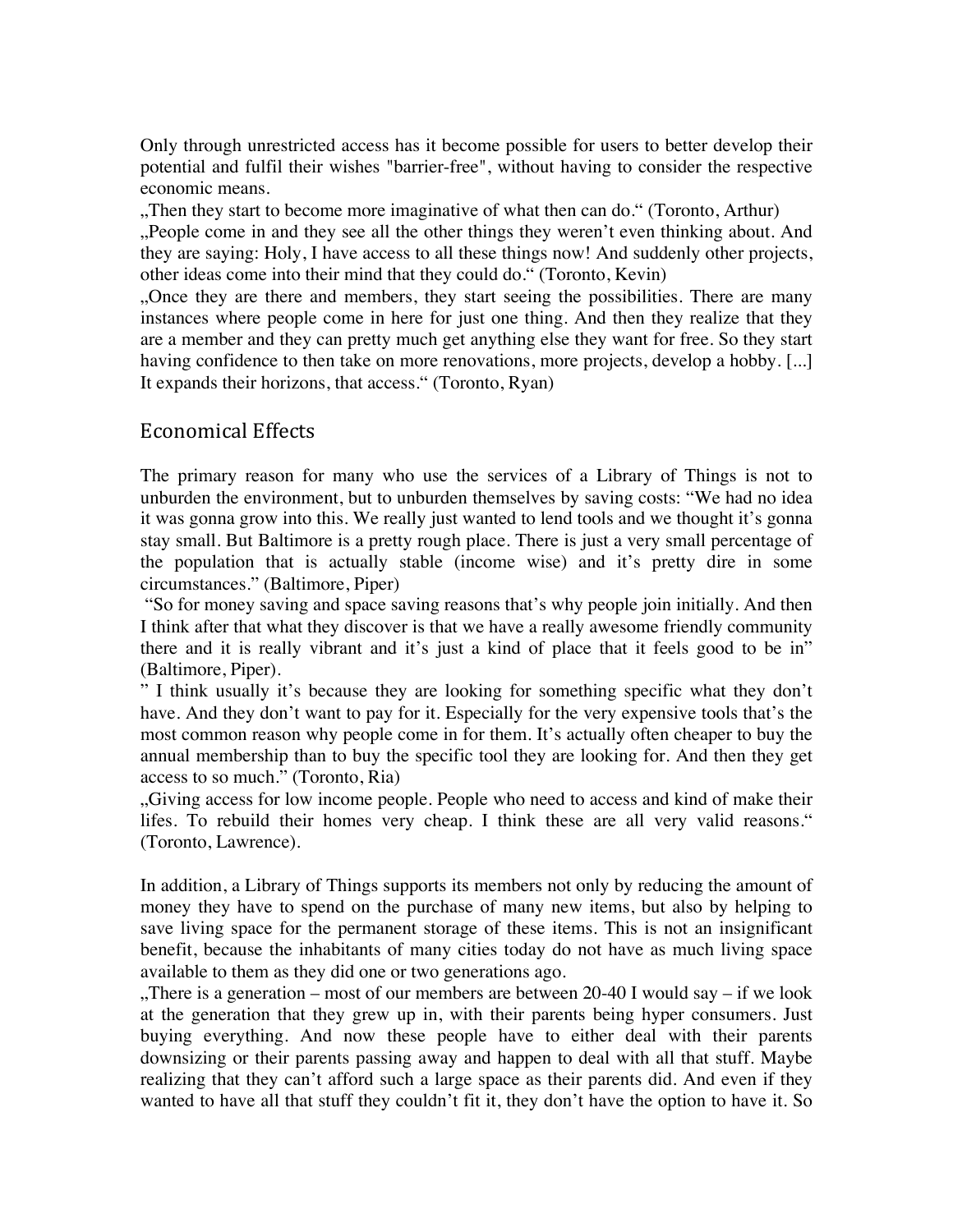it's out of necessity that they come to a place like us sometimes. Cause there is no other way of practically getting access to things." (Toronto, Ryan)

"So for money saving and space saving reasons that's why people join initially." (Baltimore, Piper)

This is an urban phenomenon that will affect more people around the world in the future as urbanization continues and coincides with rising rents. In the medium term, most members of the younger generations have little choice but to look for alternative consumption practices if they too wish to have access to many and/or larger consumer goods. "In the end of the day it makes just raw economic sense for an individual person to do this. And that's why it makes change. You know it appeals to everyone of any background of any income level. It just makes sense. It's just a better way to get access to things." (Toronto, Kevin)

In addition, Libraries of Things also stand for a new interpretation of the modern idea of equality: while in liberal societies the idea of equality of opportunity was elevated above all, Libraries of Things supplement this guiding idea with equality of access, which is necessary because there is hardly any real equality of opportunity: someone who grew up in a family with little cultural, social or economic capital does not have the same opportunities for advancement as an individual born in more favourable conditions (Bourdieu 1984). Nor do those who were socialised as children and young people in neighbourhoods with high crime rates or schools of below-average quality have the same opportunities for a good income and a high material standard of living as those who grew up in opposite circumstances (Stiglitz 2015, 2012, Shipler 2004).

Equal access can at least partially compensate for the weaknesses of equal opportunities by allowing people of all income groups to use things to which they would otherwise not have access due to lack of purchasing power. It also gives all individuals access to things that they cannot or do not want to acquire due to lack of space. Moreover, technological progress in the course of digitisation will in future disrupt entire branches of industry, which is likely to increase the number of unemployed people considerably (Baldwin 2019, Frey 2019, Muro et al. 2019, Winick 2018, Ford 2016, Brynjolfsson/McAfee 2016, Chace 2016). However, the less you have to buy, the less you have to work - which is why libraries of things can increase the resilience of digital societies.

### Cultural Effects: Transforming the Consumer Culture

Libraries that offer tools or a wider range of products for lending seem to have a remarkable cultural function: They are an "eye opener". They present a deviation from the standard, a viable alternative to the previous use-by-ownership standard. This standard, hitherto taken for granted, is now being questioned, as it becomes obvious that it is also possible to use things in a different way. In this sense, they seem to have great transformative potential.

"I think that sharing libraries are a gateway drug to talking about a completely new economy. A completely new way of orienting the class. Cause it is so simple, so easy. People see it. And it's also good, because by default, by participating in this project, whether it's for saving money, for decluttering, minimizing or whatever it is, they are by extension fulfilling the larger goal. Which is about the climate, about humans, about civilization of species. Just by default, by participating. And I think there is something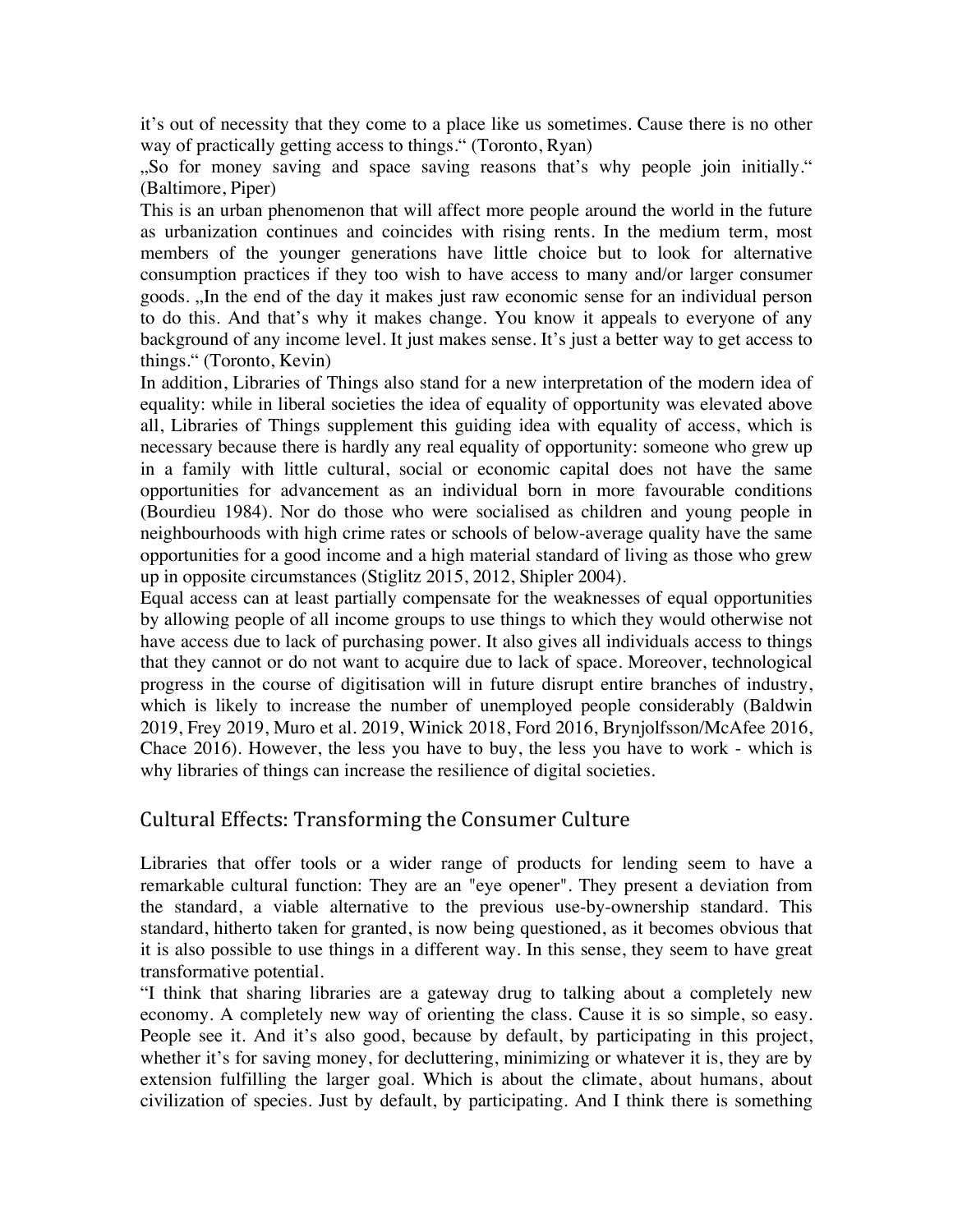really special about that intersection. About making it very easy to be so good". (Toronto, Lawrence)

"And do you think that sharing places like TL help to establish alternative ownership models in our society?

P: Oh my god yes. Completely. You know tools are easy cause it's something that everybody needs at some point in their lifes. Even if it's like a wrench. Something really odd. I don't want to buy it. O.k. I will go and join the TL and just borrow them. And then all of a sudden. It's like a gateway drug. You see what the possibilities are with your TL membership.

N: You are the second person using the term: TL is a gateway drug.

P: It totally is. It really is the key to the lending model. Especially in the US. Because Americans just don't want to share their shit. And that's a generational thing. My generation and younger is definitely breaking the mold on and starting to understand: Oh, it doesn't have to be that way! And I don't want it to be that way.' So that it's paving the way for things like library of things or baby-stroller shares or kitchen supply shares. It's about the idea that you don't have to own everything." (Baltimore, Piper)

Buying many things is no longer automatically the first option, as it is now recognised that the previous consumer model is not the ideal solution for many things.

"As soon as you introduce this idea to someone, they would say this makes so much sense. Nobody would say or that doesn't make any sense." (Toronto, Kevin)

The new library concept is convincing; users realize how nonsensical the previous convention is, e.g. to buy tools even if they are used relatively rarely. They realize that for the price of one larger tool (i.e. the annual membership fee), one can have access to hundreds of tools - and that this is a huge advantage.

It doesn't seem to be significant whether you enter a tool library or a library of things. Tool libraries can also trigger a rethink among users, which is based on the sharing of everyday items in general: "Do you think you change the user habits of the people? Or even the attitude of some people?" B: "Yes. I would definitely think to some it's a brandnew concept and oh my god, it's brilliant. Oh, and I would have never thought about you could borrow also tools instead of books. So, for them it would definitely be a change of habit and raising awareness for it. But others come because they live a certain lifestyle. You know, very environmentally conscious. I only buy used items. I try to keep my carbon footprint as low as possible. So, I think we help establish alternative ownership models, simply by us being there. This brings awareness to the whole sharing economy and to collaborative consumption." (Bettina, Ottawa Tool Library)

"Do you think that the TL can help to establish alternative ownership models in our society? R: I think so. […] People come in and see this model and think this would be great for instruments. So, I think it has already raised awareness for borrowing economy / sharing economy." (Toronto, Ria)

# Tipping Point and Gap 2

Libraries of Things can therefore drive the expansion of the share economy and promote sustainable development. Nevertheless, this potential has so far rarely been realised. This can be seen from the fact that the average usage rate (= number of people in an urban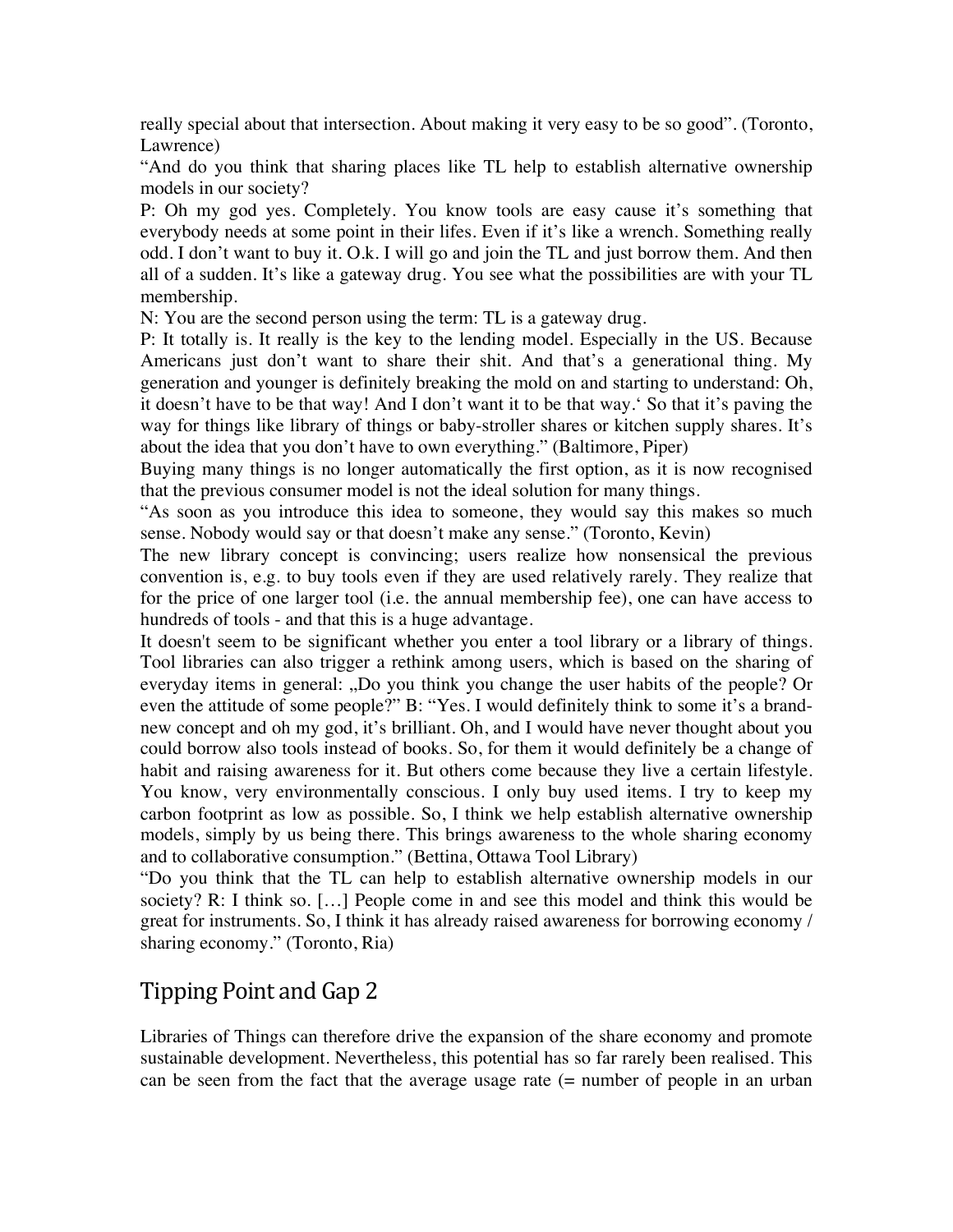quarter who are members) of the 34 quantitatively examined Libraries of Things in the period 2017-2019 is on average 9% in the respective urban quarter.

Existing Libraries of Things are per se the appropriate service to close gap 1. In practice, however, they have service deficits. If the answer to the first gap was to identify a specific service, the task now is to identify the service deficits and improve them in order to close the second gap. Only if this second gap is bridged will the first gap be closed. To do this, it is necessary to achieve a usage rate of about 25% in a neighbourhood or city.

Why about 25%? Centolaet et al. (2018) have repeatedly shown in various experiments that within a group of individuals a threshold of about 25% must be reached for an attitude or behaviour to change. This threshold value can thus be described as a "critical mass". As soon as a minority reached this threshold, the group "tipped", the group dynamics changed abruptly and the majority of the group promptly adopted the new norm. In experiments, this was even the case when the rewards for maintaining the established behaviour were increased. Consequently, it can be assumed that social acceptance for libraries of things increases rapidly once the rate of use reaches this level: if about 25% of the inhabitants of a neighbourhood or city use this service, more than half would soon have to do so.

However, to reach this level, a Library of Things must be appropriately user-friendly and they are not yet.

# Reasons for Gap2

So far, Libraries of Things have barely succeeded in making sharing so easy, convenient and attractive that sharing many products becomes the preferred option for a critical mass of consumers. What are the reasons for this? While libraries can overcome the main problems of previous P2P sharing platforms, they also have to deal with new problems that together span the second gap.

- 1. Possession: Many fellow citizens are materially saturated and therefore have no need to share, as they already have what they need. This is especially true for individuals of the older generations who have followed the benefits-by-possession maxim for decades.
- 2. Discomfort with the new: In order to be able to explain the non-membership of those who live in the catchment area  $(= 1 \text{ km} \text{ radius})$  of a "library" but do not use it, more than half of the respondents stated that many are not (yet) familiar with the concept and are initially sceptical about the unknown. Although the willingness to share is internationally demonstrable and great, consumers must nevertheless go to a library of things for the first time and get to know it and its idea. However, many initially have no confidence in a new institution with an unconventional concept. The concept seems unusual and sometimes there is a lack of imagination to get into a concept that deviates from the usual practice and the previous mainstream.

"So the real challenge is to get them in. To get them across the threshold." (Toronto, Arthur)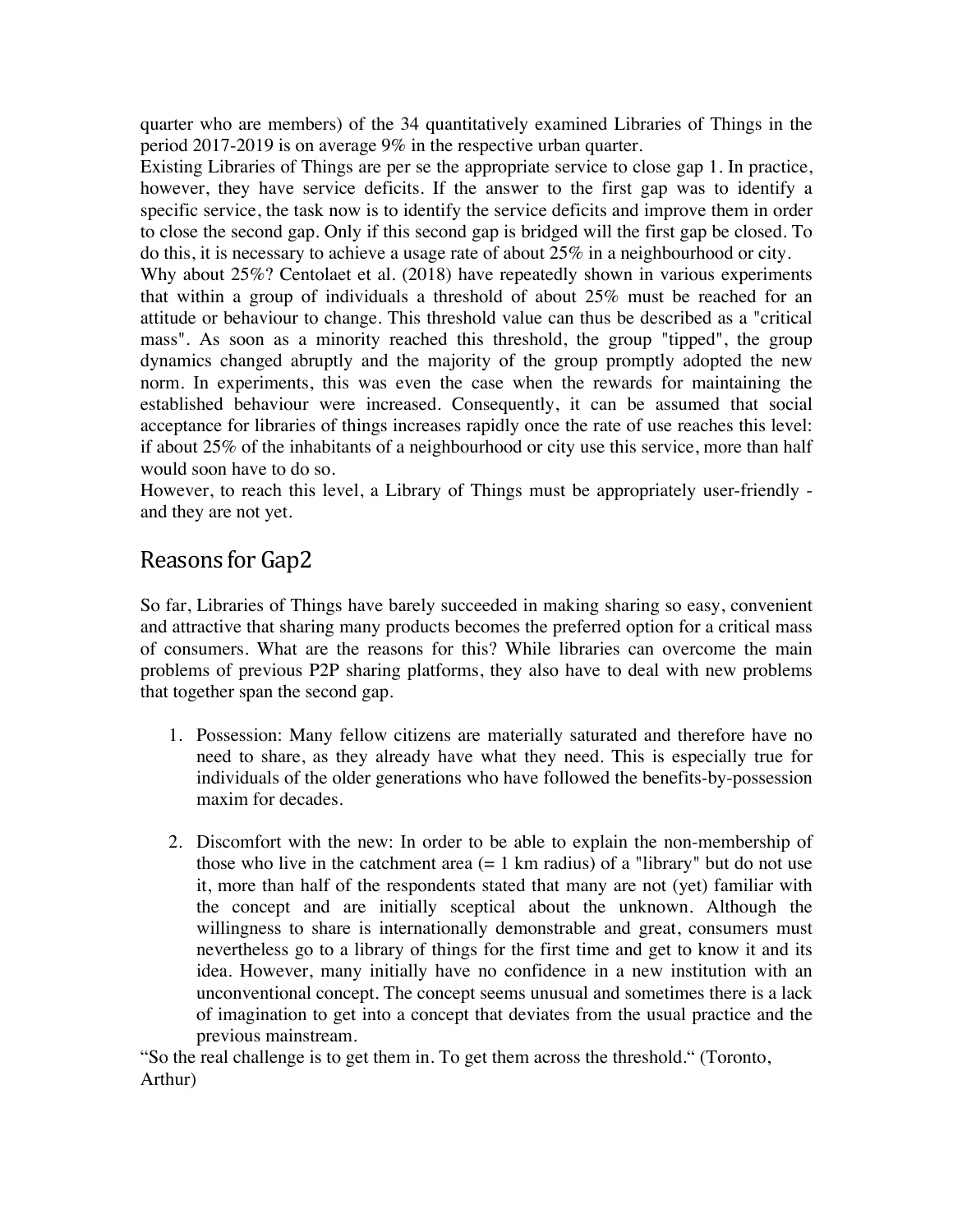"Cause the concept isn't easy to get. The concept is based on trust. And cause some people don't have any imagination they don't get it." (Parkdale 007) It is also stated that established habits are not easy to break: "Cause they are not familiar with the concept and are used to consumerism." (Parkdale 003)

3. Convenience: On the one hand, libraries offer convenient access to many things, on the other hand, the demand for convenience has increased. The expectations of many users are also significantly influenced by 1-click-to-buy offers and sameday-delivery promises. For some users, the opening hours, transport times, limited choice and the possible non-availability of an item weighs more heavily than the price savings associated with the sharing of items. Consequently, convenience is a reason for not perceiving the offer of a library of things. Online commerce has set a new standard in this respect within a few years:

"And do you know what the problem is [...]? It's convenience. People don't want to go out anymore for something. They need something right away. It has to be instantaneous." (Toronto, Gerald)

Libraries of Things thus should deliver a "Vastly easier to use service" anbieten, "including:24/7 pick up and drop off using things like myTurn's new , Self Service Kiosk Mode', Pick up and delivery services, Reserving items across multiple locations with additional pickup and drop off locations" (Gene Homicki)

As much as the special atmosphere in a library of things and the ethos of the concept in general are appreciated, frictions in the course of the service are occasionally perceived as uncomfortable , when it is very crowded once in a while and there is a long line in the library." (Danforth 004). To make the lending process more convenient and to shorten the queue, a delivery and return service and/or more staff and longer opening hours would be needed - but there is a financial barrier here.

4. Money: Due to a limited financial scope, often only small premises can be rented as a location, which are located in less attractive and strategically unfavourable districts. In addition, only a small number of staff can be paid, which manifests itself in reduced opening hours.

"We started off in our garage, cause we couldn't find a space right away." (Ottawa, Bettina)

", Well the big thing is space. If you can find space. Space to operate. Space to move into. Space to expand to. Then you can try out your idea. And the community that you are trying to build needs a space to build that community. And if there is not enough space then your community can't grow into it." (Edinburgh, Chris)

"I am overwhelmed by the amount of work personally. It hasn't always been this way. But these days I feel that we are really short on our staff." (Toronto, Ryan)

"And Frederique and I thought it would be a weekend project. We kind of thought we will open on Saturdays and organize a bit on the weekend. We never envisioned it would be something that big and that time consuming." (Ottawa, Bettina)

". You want us to be open every day? [...] We get requests and we recognize them but we don't have the human power to execute them." (Ottawa, Bettina)

Financial deficits therefore have a negative impact on user-friendliness, including the factor of convenience, since a delivery and return service also generates costs.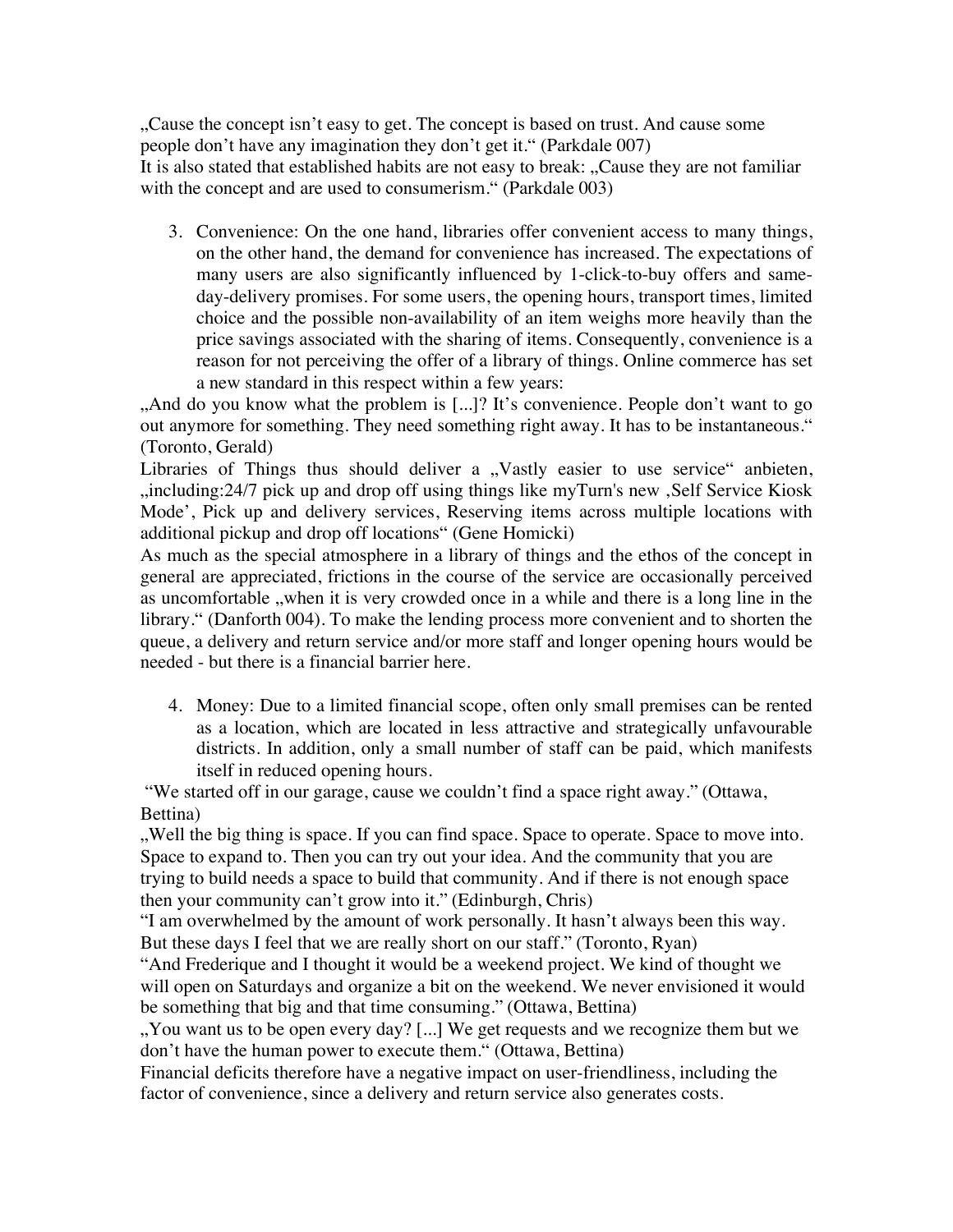Ultimately, it is primarily the money factor that makes it difficult for existing LOTs to reach critical mass.

### **Discussion**

Libraries have been important institutions for thousands of years. With the cheap mass production of books, however, their importance has declined. At the same time, ecological problems have increased with the mass production of goods. How can the consumption of energy and resources in wealthy societies be reduced without endangering material prosperity? Sharing in Libraries of Things has created a new sharing service that overcomes the shortcomings of previous sharing services, but at the same time faces new challenges. If they can be overcome, it is highly probable that the (non-commercial) share economy will expand and consumer culture will change to the extent that the ownership of many things will become less important. Possibly, municipalities could support Libraries 2.0, provide a suitable space or finance a place, since Libraries of Things is a concept for the urban models of a Sustainable City, Sharing City and last but not least a Smart City, since it enables an intelligent use of raw materials and grey energy and furthermore improves the quality of life of the inhabitants, which is also the concern of a Smart City.

## References

- Accenture (2016): Is Ownership Obsolete? On: accenture.com
- Ameli, N. (2020): Die neue Share Economy: Bibliotheken der Dinge. Gemeinschaftliche Nutzungen für eine nachhaltige Stadtentwicklung. |The new Share Economy: Libraries of Things. Collaborative Bielefeld: transcript (PhD Thesis)
- Arcidiacono, D. et al. (2018). Sharing what? The 'sharing economy' in the sociological debate. in: The Sociological Review Monographs, 2, 275-288
- Balck, B. / Cracau, D. (2015): Empirical Analysis of Customer Motives in the Shareconomy. A Cross-Sectoral Comparison. Otto-von-Guericke University Magdeburg, Working Paper, on: fww.ovgu.de/fww\_media/
- Baldwin, R. (2019). The Globotics Upheaval. Oxford University Press
- BMBF Bundesministerium für Bildung und Forschung (2016): ZukunftsMonitorII "Tauschen, Teilen, Selbermachen" Ergebnisse. on: bmbf.de
- Botsman, R. & Rogers, R. (2010): What's mine is yours. London: Collins
- Bourdieu, P. (1984). Distinction. Harvard University Press
- Brynjolfsson, E./McAfee, A. (2016): The second machine age. New York: W.W. Norton & Company
- Centolaet D. et al. (2018): Experimental evidence for tipping points in social convention. In: Science, 6393, S. 1116-1119.
- Chace, C. (2016). The Ecomomic Singularity. Three Cs
- Deloitte Research (2006): The Service Revolution in Global Manufac- turing Industries. New York. Online unter: deloitte.com
- Finley, K. (2013): Trust in the Sharing Economy: An Exploratory Study. on: warwick.ac.uk
- Ford, M. (2016): Rise oft he robots. New York: Basic Books